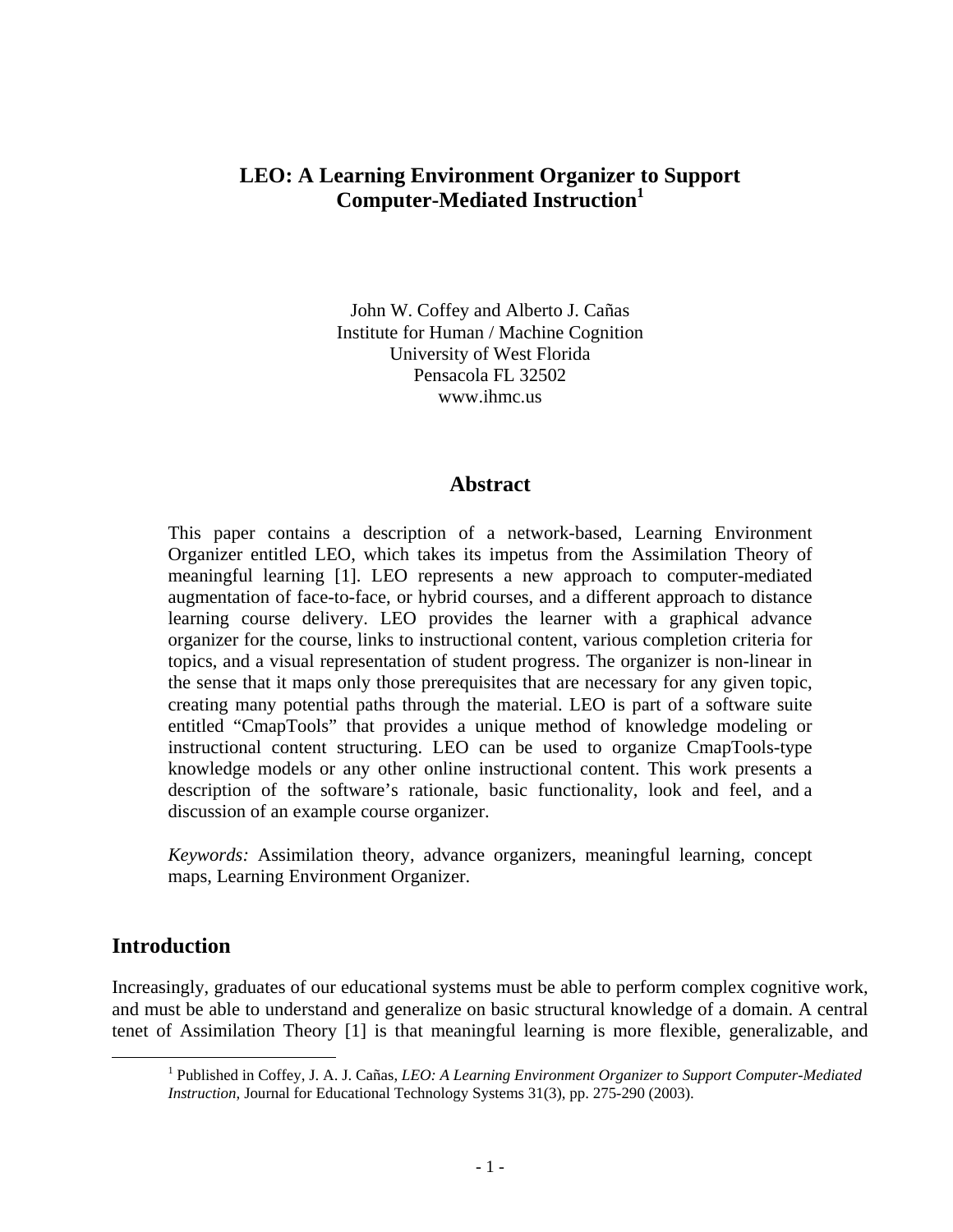long-lasting than rote learning. It is critical that the educational experience promote meaningful learning that fosters integrative thinking based upon integrated, structural knowledge, rather than rote learning of fragmentary, decontextualized facts. The work in this paper describes a new approach to the presentation of computer-mediated courses and a tool to support the approach entitled LEO, a Learning environment Organizer [2, 3]. LEO is based upon Assimilation Theory generally, and the idea of an advance organizer specifically. Ausubel et al. state that advance organizers present the student an overview of more detailed material *before* they actually confront it, and provide organizing elements for the particular content to be learned.

A course representation created with LEO presents the structure of the course itself as an advance organizer. The goal of LEO is to offer support for the learning endeavor in a fashion that fosters the development of well-integrated, structural knowledge. An organizer created with LEO is based upon a concept map-like graphical representation of topics, their sequences, and additional explanatory information regarding the way the topics interrelate. It presents essential dependency relationships among topics in a course, points the student to instructional content pertinent to the topic, and provides access to the content at the student's request. A fundamental goal of presenting a course in this fashion is to afford the student greater choice in the selection and sequence of topics than that afforded by a typical, linearized course. A second major goal is to encourage active knowledge construction and assimilation by presenting a freely browsable interface to course content. LEO achieves significant added capability from its integration into "CmapTools" [4], a knowledge modeling environment [5, 6, 7] with a client-server architecture [8].

This work contains a description of LEO and its context, starting with the benefits of using an advance organizer to foster acquisition of integrated structural knowledge. CmapTools, the knowledge modeling software of which LEO is a part, will be described. A discussion of the basic features and the look and feel of a knowledge model of the sort created with CmapTools will be followed by a description of the tool itself and how an organizer works with a knowledge model to create a new style of learning environment. An elaboration of how LEO can be used in the more general case to organize any course comprised of hypermedia content will follow. The paper will conclude with a description of an example organizer for a Computer Science course entitled Data Structures and Algorithms.

# **Developing Integrated, Structural Knowledge**

Performing decision-oriented, cognitively complex work requires people to be able to analyze large quantities of data, to interpret that data, and to make sound decisions based upon those interpretations. Other sorts of cognitively complex work such as that in technical disciplines require workers to generalize from fundamental principles to problem solutions. Clearly, educational strategies must emphasize meaningful learning and integrative thinking in order to foster development of the sorts of cognitive skills required to perform such tasks.

In order for a learning environment to foster such integrative thinking, it should actively engage the learner in the educational pursuit, afford the learner some measure of control over the educational process, and emphasize attainment of integrated structural knowledge rather than acquisition of perishable factual knowledge. The following sections present a discussion of Assimilation theory and advance organizers including concept maps, and their role in fostering meaningful learning.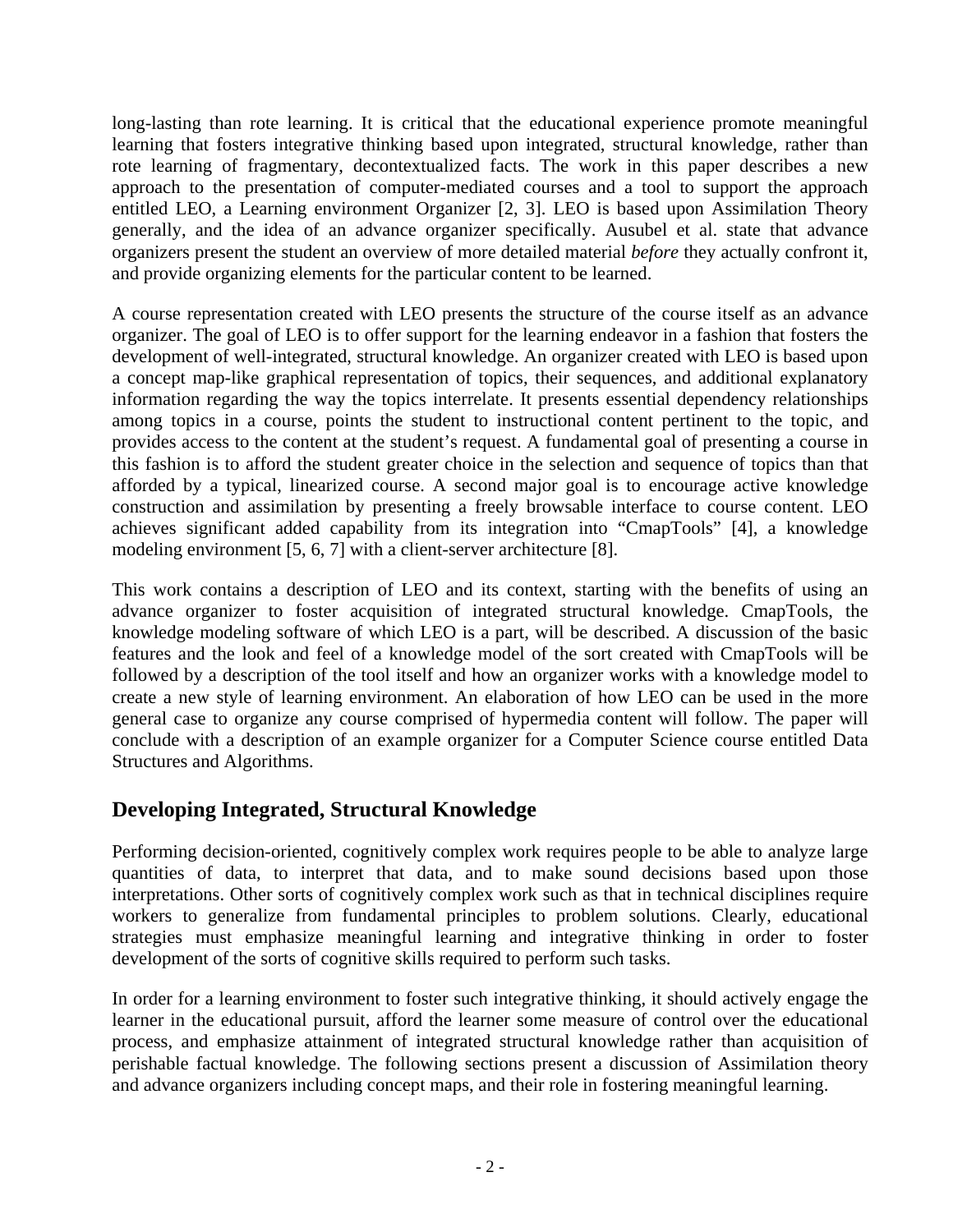#### *Assimilation Theory, Advance Organizers and Learning Structural Knowledge*

Assimilation theory [1] addresses the issue of how to promote meaningful concept learning. Ausubel describes two orthogonal dimensions of learning: meaningful versus rote and reception versus discovery. Assimilation theory seeks to describe how rote learning occurs and the pitfalls of learning material by rote. The theory also explains how concepts might be acquired and organized within a learner's cognitive structure in a meaningful fashion through a broad range of teaching/learning strategies on the receptive - discovery dimension.

Ausubel advocates the use of advance organizers to foster meaningful learning, and he describes the role of advance organizers in the progressive differentiation of learned concepts. Ausubel states that subsumptive learning, the learning of details that are related to more general concepts, is more effective than superordinate learning in which the student learns a large number of details and then tries to fit them all together. The advance organizer supports the notion of subsumptive learning by making explicit the general, superordinate concepts to be learned, and how they interrelate. It is into this framework that the learner can progressively articulate details of the concept. Advance organizers foster meaningful learning by both: prompting the learner regarding pre-existing superordinate concepts that are already in the student's cognitive structure, and providing a context of the most general concepts into which the student can incorporate progressively differentiated details.

Ausubel further states that by presenting a global representation of the knowledge to be learned, advance organizers foster "integrative reconciliation" of the subdomains of knowledge, and the ability to understand in a meaningful way, the interconnections among the subdomains. Integrative reconciliation occurs because organizers make explicit either the ways in which previously learned concepts are related, or the fact that they are not related. Such explicit arrangements provide an "economy of learning" [1, p. 194] by avoiding the separation and compartmentalization of related concepts, by making explicit the relationships among similar concepts, and by avoiding potential misconceptions based on the vagaries of how two similar ideas may be related.

Assimilation theory holds that a representation such as an advance organizer, that fosters progressive differentiations of subsumable concepts and the integration of superordinate concepts, can play a salutary role in the meaningful learning of a domain of knowledge. LEO is based upon a graphical representation of concepts and their interrelationships that explicitly presents a global conceptual organization of a knowledge domain to the learner. The various forms that an advance organizer may take and results pertaining to their efficacy are described in the next section.

### *Types of Advance Organizers*

The advent of the Internet and hypermedia/multimedia, have given rise to a broad range of possible representations that may be utilized as advance organizers. Modern advance organizers take the form of text passages [9, 10], graphical representations and maps [11], and description + pictures [12]. When applied to hypermedia, advance organizers might present global concepts, indicate paths through the content, or foster access to individual components. Krawchuk [13] presents a taxonomy of advance organizers that includes traditional textual summaries and basic themes that are presented before instruction, graphical organizers that provide organizations rendered in lines and arrows (like flowcharts), and pictorial graphic organizers. The latter category includes concept maps, that present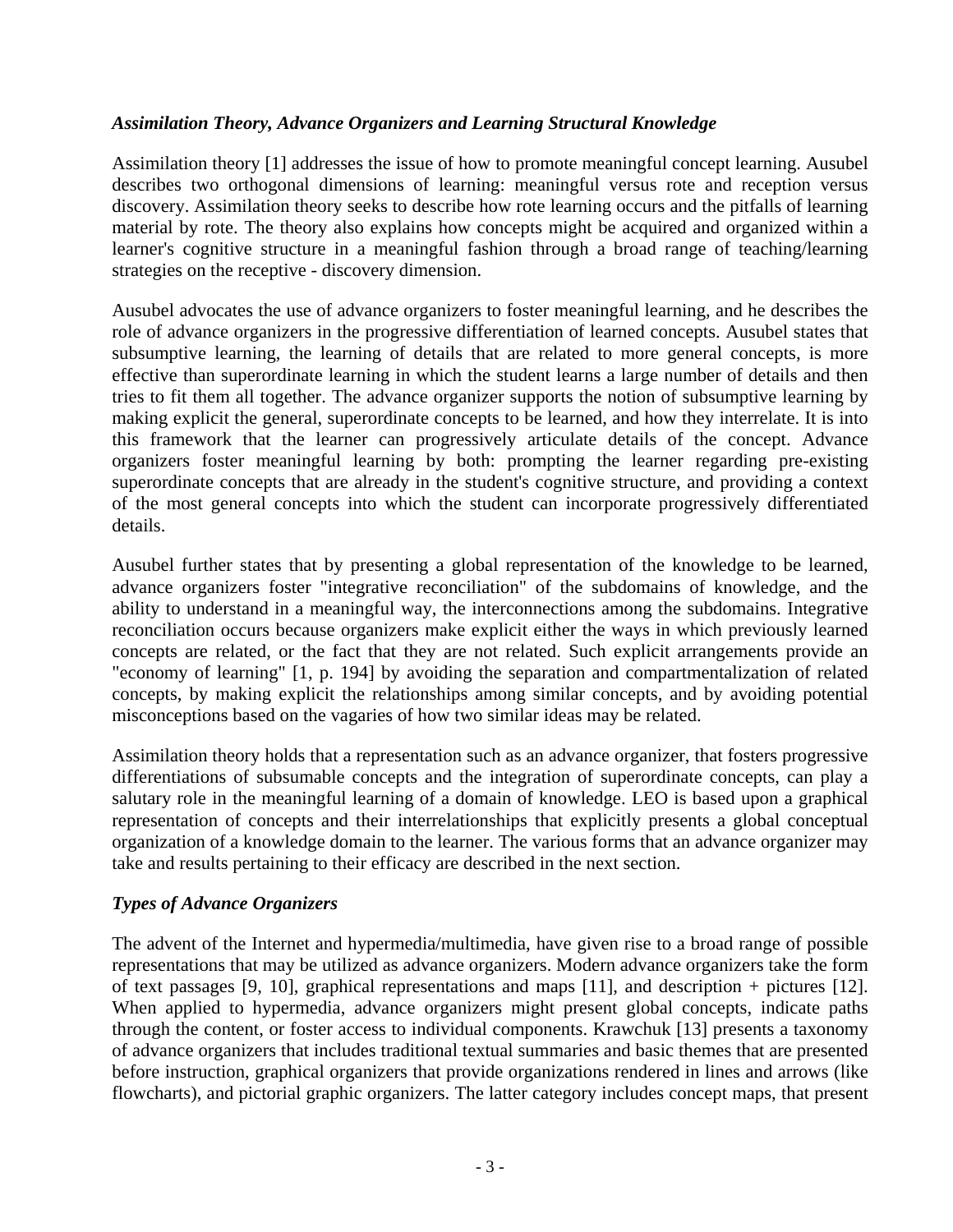non-linear representations of information and knowledge to be learned. Advance organizers have been used successfully in a wide range of courses from elementary school [10] to graduate research methodology courses [14]. They have also been used in a wide variety of knowledge domains such as biology [15], foreign language [16], and economics [17].

A substantial body of literature suggests that knowledge maps, concept maps with a constrained set of linking phrases, have utility in helping students learn structural knowledge [18; 19; 20]. Results include findings that learners could recall and interrelate general concepts better after studying maps versus text passages, and that low prior knowledge learners who did not already have well defined structural knowledge of a domain especially gained from the use of maps as study aids. It is a common occurrence in teaching technical disciplines that students attain a substantial amount of detailed knowledge of a course without ever really appreciating the global connections among the various ideas in the course. The attainment of flexible cognitive skills presupposes the attainment of generalizeable, integrated, structural knowledge of the domain of discourse. The use of concept maps can help to students attain such knowledge.

The concept map [21, 22] can be utilized as an advance organizer [23]. Concept maps are comprised of concepts, which are "perceived regularities in events or objects, or records of events or objects designated by a label" [22]. Concept maps structure a set of concepts into a semi-hierarchical framework. More general, inclusive, superordinate concepts are found at the highest levels, with progressively more specific, less inclusive, subordinate concepts arranged below them. In this way, concept maps display Ausubel's notion of subsumption, that new information is often related to and subsumable under more inclusive concepts. All concepts at any given level in a well-formed hierarchy have a similar degree of generality.

The concepts in concept maps are linked together by linking phrases that elaborate their relationships and form propositions. Propositions form semantic units by linking together two or more concepts. Novak states that propositions are the principle units that form meaning. In educational settings, concept mapping techniques have aided people of every age to examine many different fields of knowledge. Much of the assimilation theoretic research to date has involved and exploited concept mapping. Concept maps may be created by the learners themselves to demonstrate what they know about a course of study, or by experts in a knowledge domain in order to convey structural knowledge of the domain to the learner.

# **CmapTools**

CmapTools [4] is a software suite that is in ongoing development at the Institute for Human and Machine Cognition (IHMC), The University of West Florida. This tool is built as a distributed knowledge modeling system that enables learning and collaboration over the Internet. CmapTools is designed to provide knowledge modeling capability and has been used to acquire knowledge for expert systems [7, 8], for institutional memory preservation [24] performance support [8], and potentially, as content for instruction in a course.

An expert knowledge model is structured around concept maps [21] that are elicited from an expert in a knowledge domain. A model typically contains a general, top-level concept map, and a hierarchical structure of more detailed maps that elaborate the concepts in the top-level map. The various concept maps are tied together by links between concepts that occur in more than one map.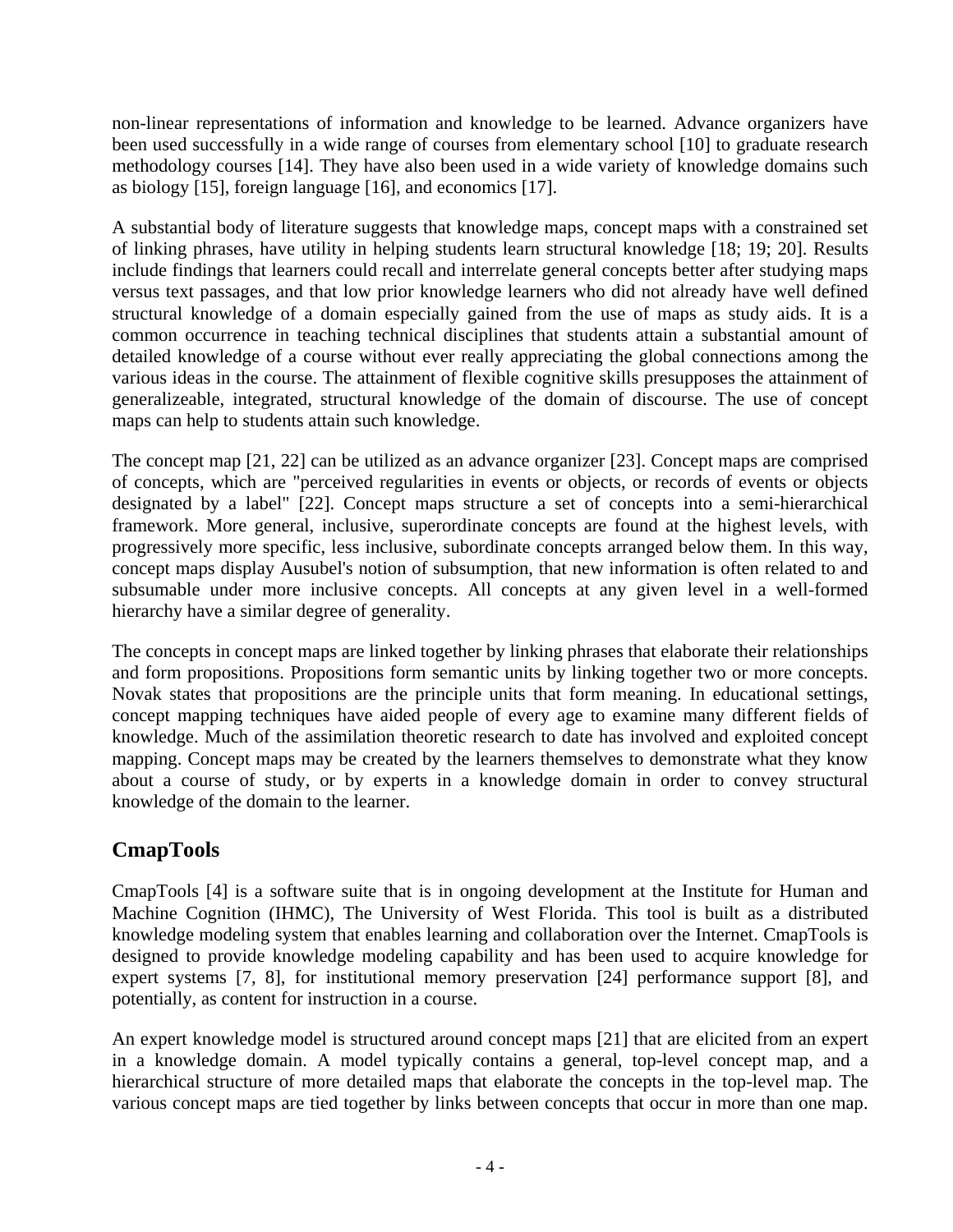This knowledge modeling approach further augments the concept maps with text, graphics, audio, video, links to Web pages, etc., that are associated with concepts.

Figure 1 illustrates components of a knowledge model that pertains to the topic of weather forecasting on the U.S. Gulf Coast. A concept map that organizes the knowledge model is the window at the top in Figure 1. It contains the concept "Gulf Coast Region Weather Forecasting," which is the topic of the map and of the model. The concepts in the map are populated with icons that indicate the presence of the accompanying media that elaborate the concept. In addition to providing links to other media such as text and graphics, the icons provide links to other concept maps that contain the concept in other contexts. Learners can freely browse through this media-rich model in order to learn about the knowledge domain.



*Figure 1*. A depiction of a Knowledge Model created with CmapTools.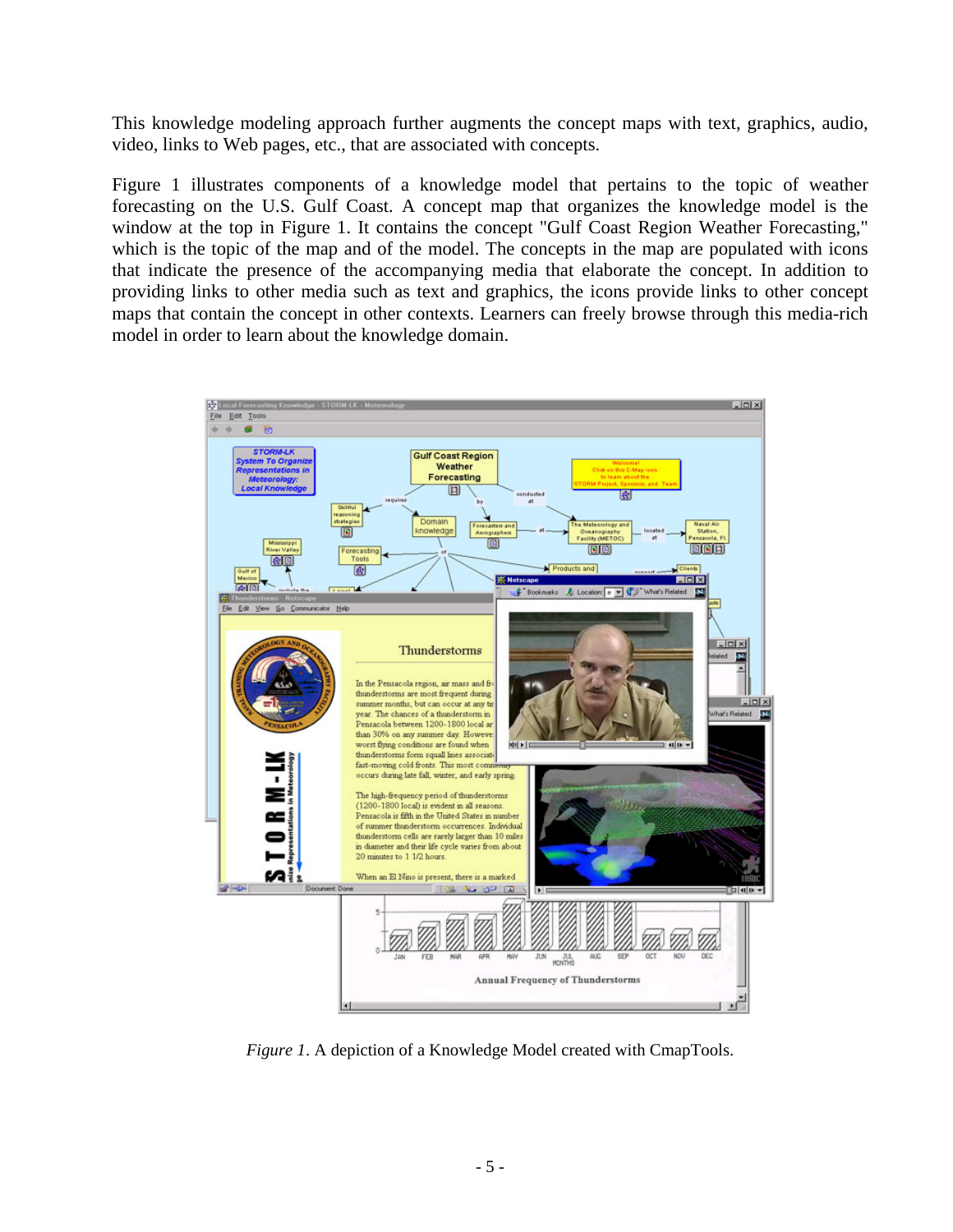Figure 1 depicts the results of browsing through information on thunderstorms, including a textual description of thunderstorms in the Pensacola area, a chart that presents thunderstorm frequency, a four-dimensional (3-D plus time) animation of thunderstorm development, and a video of an expert discussing thunderstorm formation in the region. Instructional content of the sort shown in Figure 1 can reside on any machine that is configured with the CmapTools server software. The CmapTools client program (which may be configured to include the capabilities provided by LEO) may access these resources from any machine with access to the Internet. The system supports editing knowledge models locally and storing resources on the local machine or remote servers. Other Webbased content such as Web pages can be accessed from the CmapTools client.

Although a knowledge model built with CmapTools has a high degree of internal structure, the models often grow quite large, and contain a large volume of information. If it were deemed desirable for students to learn systematically about some subset of the information contained there, an organizer can be created and presented with LEO, in order to provide guidance regarding what to learn first, necessary prerequisite relationships among topics, or competencies that would indicate mastery of the material. LEO affords a high degree of flexibility in providing guidance to the learner regarding how to approach learning about the content in a knowledge model. Furthermore, the



*Figure 2.* The Organizer as the user would see it, showing topic and explanation nodes.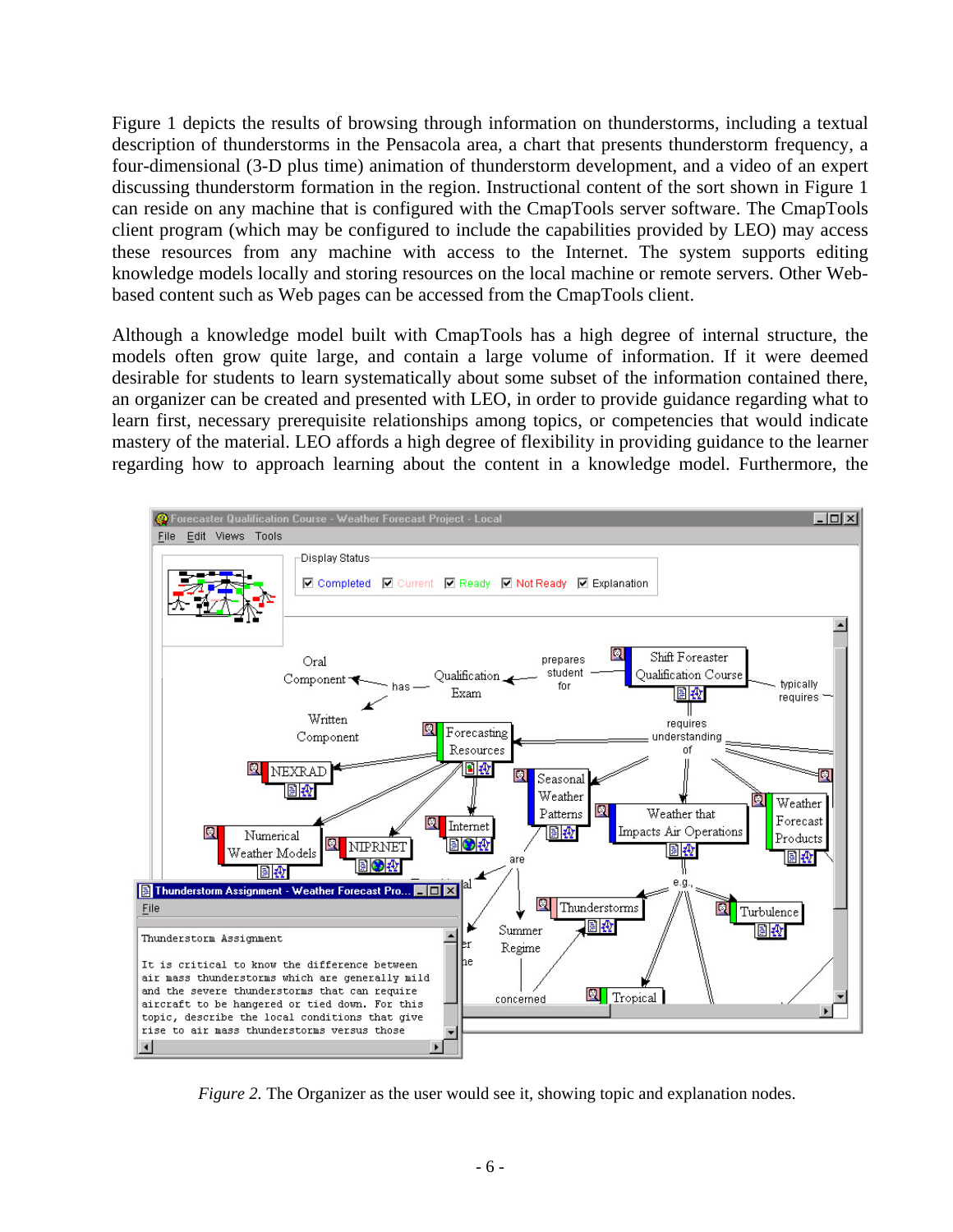program enables the instructional designer to reorganize a course of instruction quickly and easily in order to support a specific learning goal.

# **The Learning Environment Organizer**

This section describes LEO's basic functionality and an organizer's look and feel. Figure 2 presents an organizer pertaining to a qualification course regarding local weather effects that must be understood to perform weather forecasting in the Pensacola, FL region. A course organizer takes the form of a graph, a combination of nodes and arcs. The display contains two different types of nodes, instructional topics, and explanatory nodes that provide additional information regarding the topics. The topic nodes have color codings to indicate student progress through the course of instruction. The system presents both a global (context) view and a local (focus) view of the course structure, and a Display Status Panel that allows the user to show or hide subsets of the organizer graph. These features will each be described in more detail in the next sections.

#### *Topic/Explanation Nodes*

Topic nodes correspond to the topics in the course. Figure 2 depicts topic nodes as those surrounded with shadowed boxes, populated with icons, and containing a rectangle that color-codes the status of the topic. For example, "Forecasting Resources," "Seasonal Weather Patterns," "Thunderstorms," etc., are topic nodes. The topic nodes are linked together by thicker lines that convey prerequisite relationships. The topic "Shift Forecaster Qualification Course" is the introductory topic for the course. The introductory topic or topics are easily identified since they have no incoming lines that would indicate prerequisites. Explanation nodes elaborate the relationships among the topic nodes and have no adornments.

Figure 2 contains a depiction of the look of the Forecaster Qualification Course organizer as a student works on the "Thunderstorms" topic. The icons beneath the topics indicate links to the instructional content that can be used to learn about the topic under consideration, and to descriptions of the tasks or activities associated with the topic. The icon that looks like a text beneath the topic "Thunderstorms" was selected to open the "Thunderstorm Assignment" window that is in front of the organizer window in Figure 2. The icon that looks like a concept map indicates a pulldown menu with links to one or more concept maps in a knowledge model that relate to that topic. As an example, the student might have navigated from the Thunderstorm topic in the organizer depicted in Figure 2 into the concept map containing information on thunderstorms portrayed in Figure 1.

Links within an organizer may be made to locations in a knowledge model created with CmapTools or to any other online instructional media. As an example, the icon that looks like a globe indicates a link to a Web page. When the user selects that icon, a Web browser is launched and the user is taken to the URL. If course content had already been created with Web pages, LEO could be used to organize it. An organizer can also link directly to textual media (as indicated by the assignment window in Figure 2), to graphics, and to other applications such as simulation software, spreadsheets, databases, etc.

The topic nodes in an organizer are color coded to indicate the student's progress. There are separate, configurable colors for all the various status states a topic can have: *completed*, *current* topic, *ready*,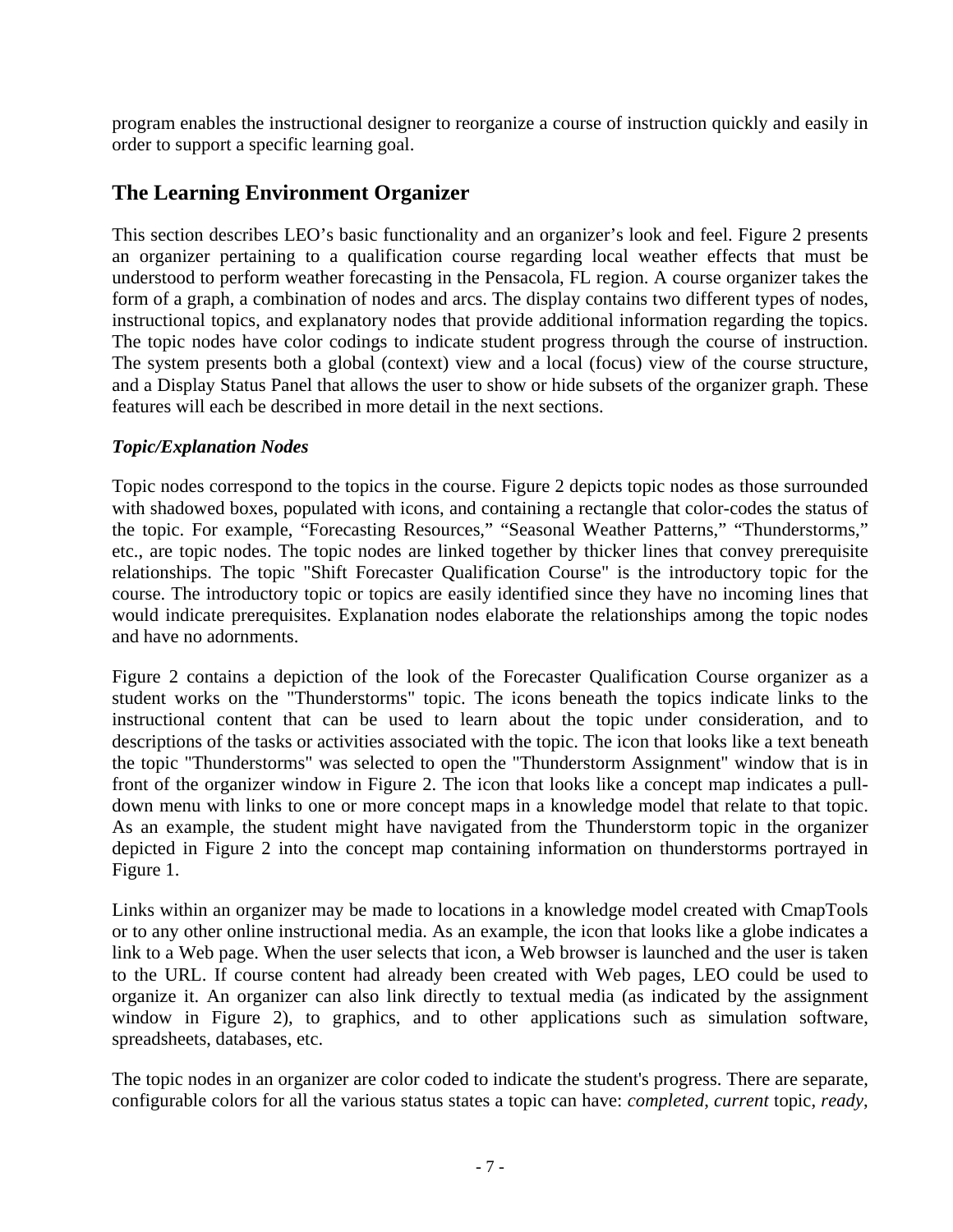or *not ready*. When a topic is completed, the system changes the color code to the color that indicates *completed* status and then determines which subsequent topics are to be changed to *ready* status. The student using the Organizer depicted in Figure 2 has completed the introductory topic to the course, the "Seasonal Weather Patterns" topic and the "Weather that Impacts Air Operations." The student is ready for but has not commenced the topic on "Forecast Products" and the survey topic on "Forecasting Resources," but is not ready for the details on the Internet and NIPRNET.

The instructor can specify the criteria for completion of a topic. Several possible alternative criteria have been identified and implemented. The instructor may require a submission of a deliverable that must be evaluated before indicating that the topic is completed. The student could be assigned a test (true/false or multiple choice) that is taken and graded on the spot by an automated process, with the Organizer updated immediately. A third completion criterion leaves the decision regarding when to continue to the next topic to the student.

### *Other Features*

A highly articulated organizer with many topics and a large number of explanatory nodes can grow very large and tangled, and does not fit in its entirety on a computer monitor. A concern that the design of this software addresses is the need of the user to see the entire Organizer while still being able to read a portion of it. A basic focus and context scheme has been chosen as an information visualization solution to this problem [25, 26]. The context view of the Organizer appears in Figure 2 as the small rectangle in the upper left corner of the window. It is important to ensure that the context view remains associated with the focus it contains [25]. For this reason, the context view is implemented as a floating palette inside the Organizer window. The focus is the large rectangular component that fills most of the window. The context view contains a rectangle that corresponds to the visible portion of the window in the focus. The focus view can be scrolled along arbitrary trajectories by dragging the small rectangle around the context view.

Figure 2 also illustrates the Display Status Panel, the small rectangular panel in the top-center of the graphic, which allows subsets of an Organizer to be shown or hidden. To ameliorate the potential problem of putting too much information in front of the student at once, nodes of any given status (*completed, current, ready, not ready*) may be either shown or hidden. In addition, the explanation nodes may be shown or hidden. The check boxes associated with a given node status may be selected or deselected to show or hide that subset of an organizer. The colors of the words indicating status in the Display Status Panel correspond to the color codes associated with the nodes themselves. For example, the word "completed" in the Display Status Panel is color-coded blue. As instructional topics are completed, their color codings are changed to blue to reflect the progress.

### *Login - registration and authentication*

Students can freely browse through the Organizer itself and can follow the links to any of the instructional content at any time. If they wish to work on a course with the Organizer, they must first be registered with the system and log on. Once the student has logged on, the system either retrieves the progress record associated with the userid and the particular organizer for which the logon occurred, or it creates a new progress record for the given organizer and userid. The progress record contains information on the student's progress, submissions of deliverables, whether the deliverables have been evaluated, etc. When the student initiates the process of setting a topic to *completed*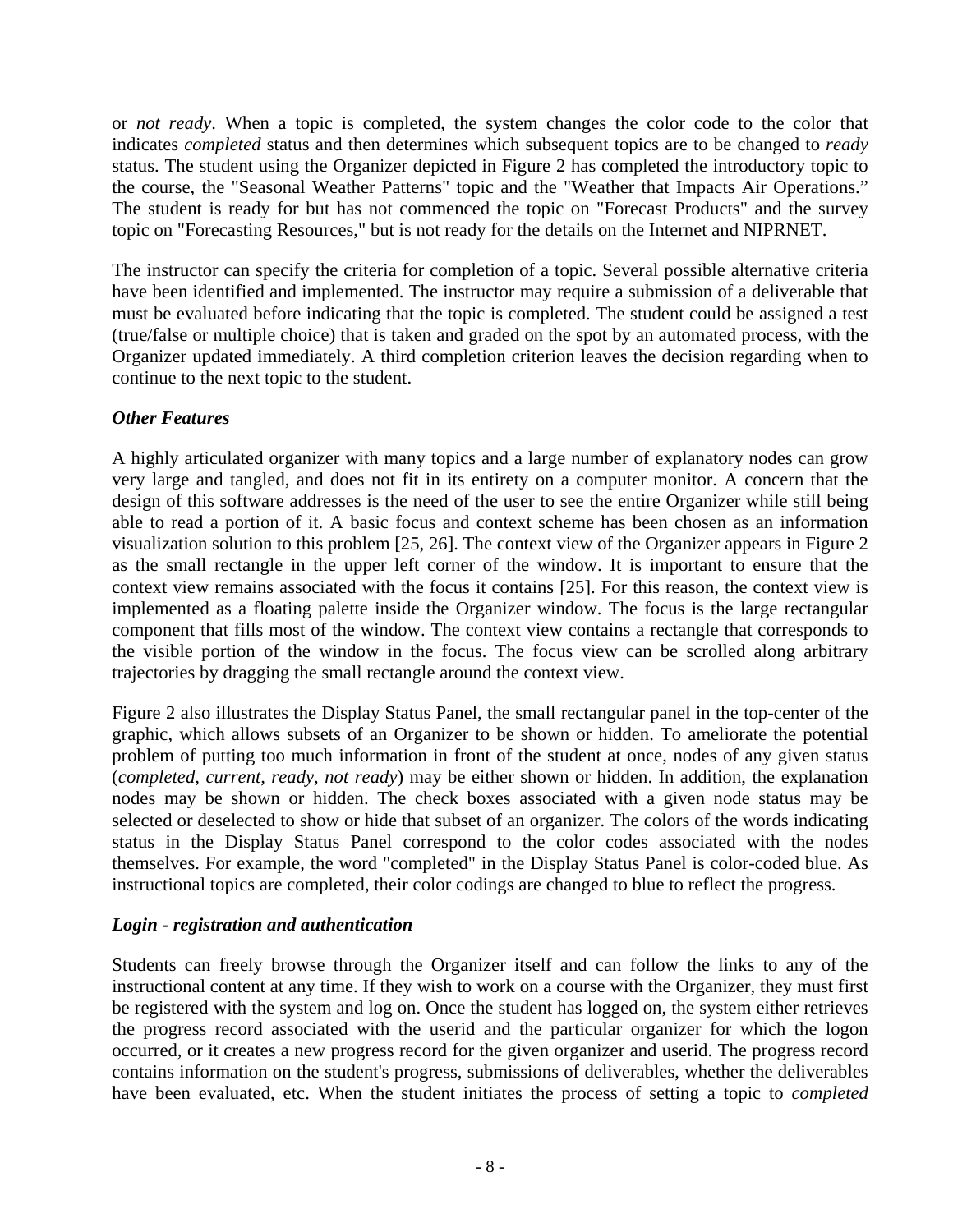status, the system manages the process. If the student has the prerogative to update the status of a given topic, the system automatically updates the screen display and the student progress record.

A separate application program enables the instructor to query a database that holds the student progress records in order to check for pending assignments that students have submitted. The application the instructor uses checks the progress records of each student, looking for ones that require evaluation and update. The progress record has a field that indicates the need for the update. The instructor's software checks the progress records for the students, determines which ones have submission evaluations pending, and provides the capability to annotate the student progress record with the results of the evaluation.

### *Uses of Organizers*

Course organizers can be used in several different ways. An organizer can be used as the organizing factor and homepage for the delivery of a synchronous or asynchronous distance learning course. An organizer can be served from a CmapTools server on which student records reside. Students can work on the course and the instructor can query student records anytime from anywhere. Difficulties inherent in the exclusive use of purely distance learning methods have given rise to efforts to create and present hybrid courses in which the instructor and students meet face-to-face periodically, and the student works some percentage of the time at a distance. A solution based upon an organizer is ideally suited for such applications. Finally, an organizer can play a significant role in face-to-face classes by presenting an advance organizer for the course, fostering negotiation of goals for the course, and serving as a repository for a rich collection of instructor and student-generated materials.

# **An Example Organizer**

Figure 3 depicts an example Organizer that has been created for a course in Data Structures and Algorithms. The linking icons have been omitted from the figure to foster readability of the example. It is important to note that Figure 3 presents one possible version of an organizer for this course, but another instructor might conceive of a different course organization. A substantially different organization of the course could be created that could still utilize the same learning resources that are used in any other version of the course. Further, if an instructor wished to modify the structure of the course, editing in LEO would make the changes simple to realize.

The example organizer was produced by an iterative process in which three different versions were created. Figure 3 depicts the final version. Although the example evolved through several iterations, early versions revealed some interesting characteristics. From the earliest version, the organizer made explicit the two major dimensions of the course, "Data Structures" and "Algorithms." It was obvious how these two dimensions related to the major course topics by reading the topics linked to the "Data Structures" and "Algorithms" explanatory nodes. It was evident that the major data structures are arrays, lists, trees and graphs, and the major algorithms involve creating data structures, adding and deleting elements, searching and sorting. Many more details regarding how these superordinate concepts interrelate can be gleaned from the explanations.

The final version of this example organizer contains 16 topics and 31 explanatory nodes. The media accompanying the topics are comprised of textual descriptions of the structures and algorithms, textual code examples of the implementations of the data structures, and graphics illustrating how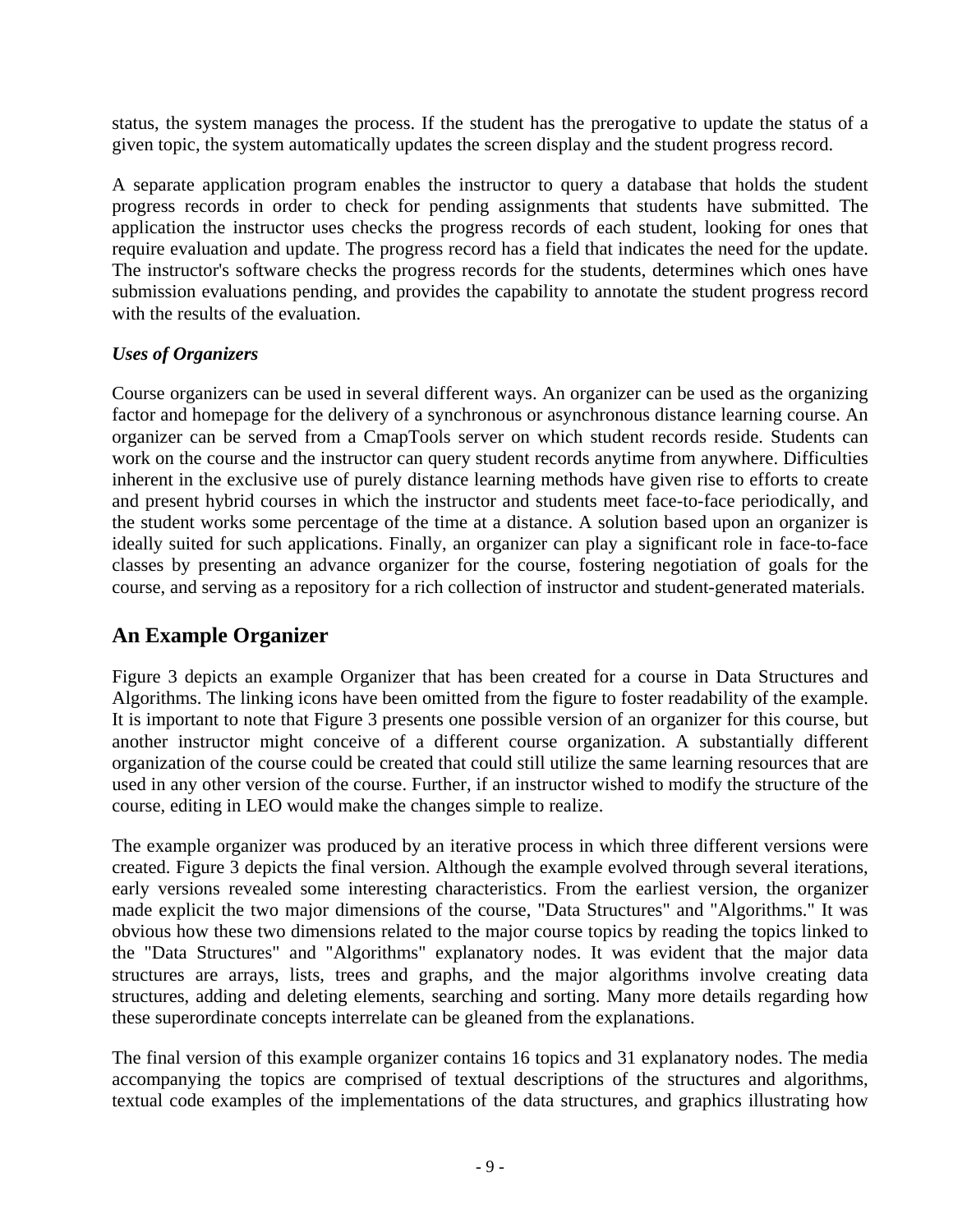

*Figure 3.* The Data Structures Organizer.

the data structures are manipulated. A measure of redundancy exists between the information presented in the explanatory nodes and in the course content itself. The difference is that the organizer presents all the general knowledge in an easily understood global view that presents the interrelationships among the topics. As a reinforcing factor in learning the knowledge domain, this redundancy is judged to be a positive attribute of the approach.

This course contains and depicts a number of topic dependencies that are critical to overall understanding. As an example, it is important for the student to understand the basics of arrays and linked lists before going on to the next topics. Therefore, this sequencing of topics was necessary. The sequence in which these two topics are learned are not particularly critical, and the organizer illustrates that fact. Although the course contains a total of 16 topics, the longest path length in the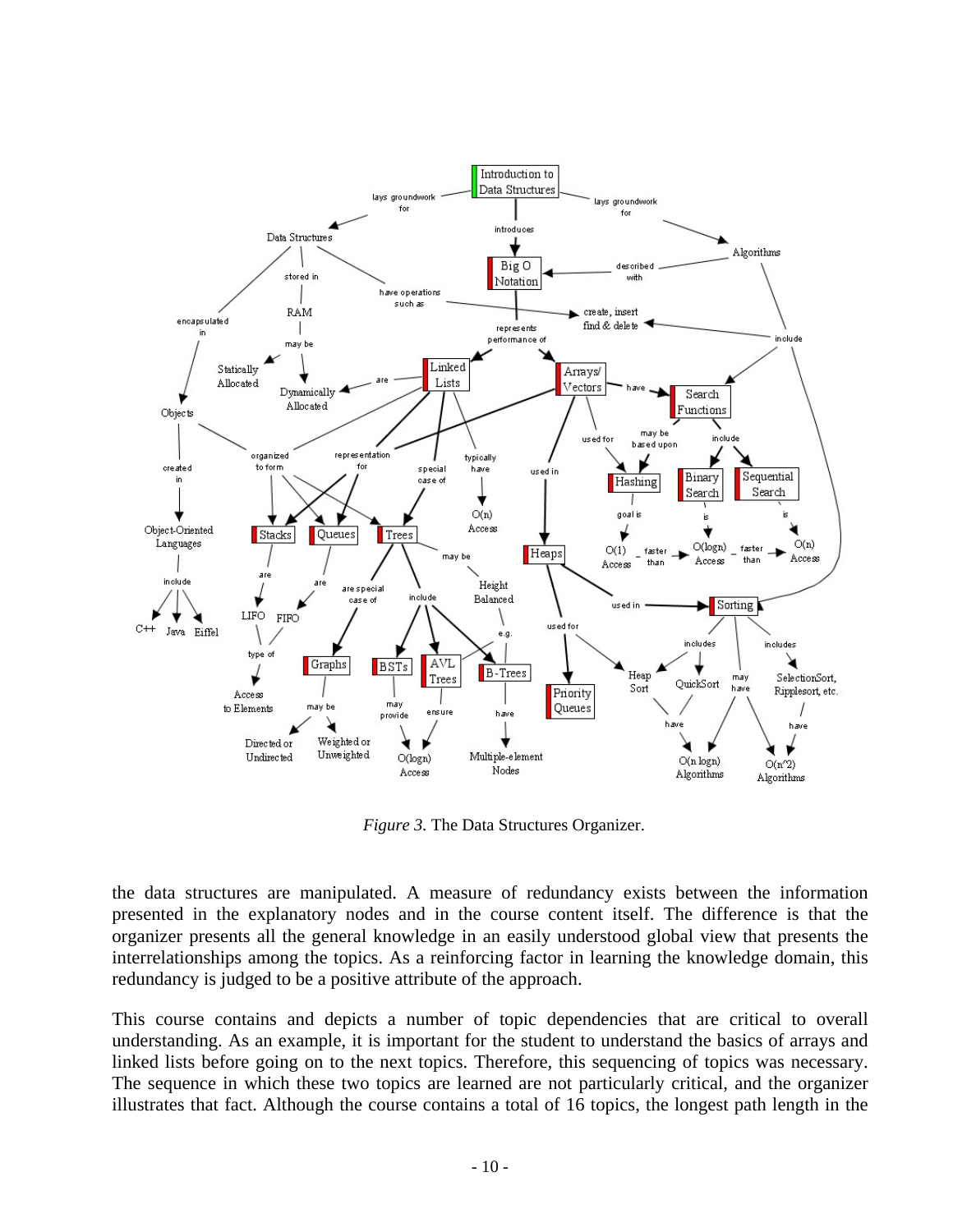course is 4. A sequential arrangement of topics would yield a path length of 15. This Organizer presents a good example of taking a course that is typically taught in a linear sequence, making it significantly less linear, and presenting a conceptual view of the relationships among the topics. This global representation of the entire course can be studied undertaking mastery of the details. Furthermore, this mapping of only the necessary prerequisite relationships among topics increases the efficiency with which a user can prepare for a specific needed topic.

## **Summary and Conclusions**

This work describes LEO, a software tool that supports a new approach to creation of computermediated learning environments that are based upon the idea of advance organizers, and that are designed to foster the development of conceptual knowledge. An organizer created with LEO potentially provides a higher degree of learner control while delivering instructional content anywhere at anytime. Organizers can be used to support distance learning course delivery, hybrid delivery with a face-to-face and distance component, and to augment a face-to-face presentation. An organizer created with LEO provides the student with a graphical representation of topic sequences in the course, explanatory information regarding the topics, and completion criteria. The system tracks the student's progress through the topics in the course. This approach is illustrated by an organizer for an online course in Data Structures and Algorithms.

The principal goal of rendering a course in an advance organizer is to foster the development of integrated structural knowledge. Learners are presented a well-integrated conceptual view of the course structure and content rather than a linear listing of course topics with no indication of how they interrelate. This global, conceptual view fosters the development of a general framework for the course within which the learner can integrate new ideas and progressively differentiate details. If an organizer is used with a knowledge model of the sort created with CmapTools, the content already has internal structure, and the organizer is essentially a metacognitive tool. The best course organizations created with LEO are designed in such a way that students will be minimally constrained in the choices they make regarding topic sequences, educational materials they access, and the like.

A course organized in this fashion can increase learner control in at least two ways. First, it presents many possible paths through the topics. Students are able to progress at their own pace and along their own paths. Also, an organizer can facilitate the negotiation of learning goals with regard to the amount of emphasis placed on specific topics. For example, if an organizer pertained to artists of a certain epoch, the student could peruse a global view of the domain, browse materials pertaining to the various artists, and negotiate with the professor the goal of learning about a specific artist.

An organizer also has significant utility to support just in time learning for performance support. The fact that a well-constituted organizer maps only those prerequisites that are necessary to an understanding of a given topic ensures that a worker who requires support for a specific task can develop sufficient background to perform the task without having to work through other extraneous material. This approach contrasts markedly with the typical textbook or reference manual that has references to topics interspersed throughout. The user must look at each occurrence individually to determine if it contains salient information. Such a search is time-consuming. Even if the user does find the needed information, the foundational knowledge necessary to understand the information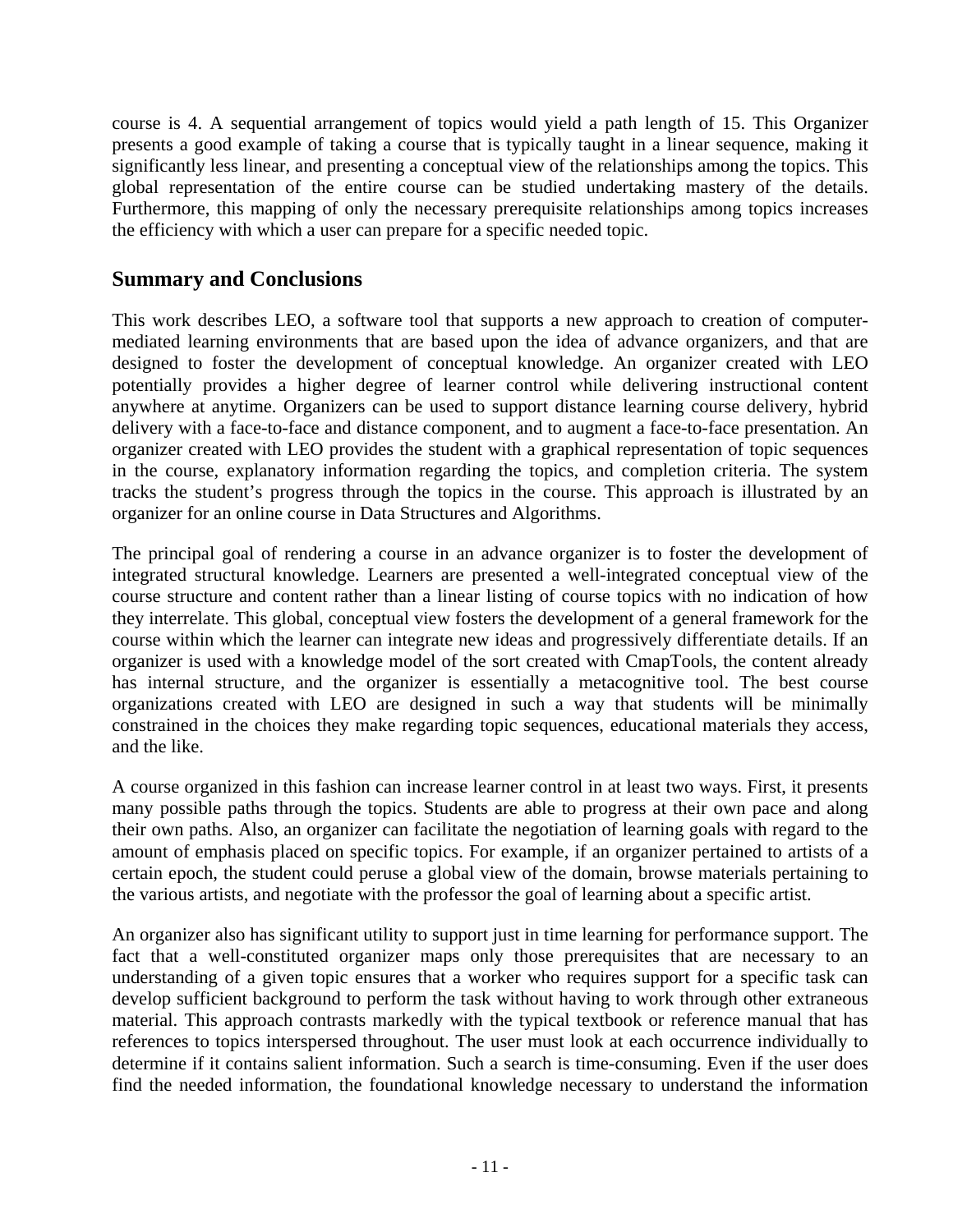may also be interspersed throughout the text. An organizer presents a different organization that makes the prerequisite knowledge and the topic itself easier to identify and learn.

This approach can be used to present any sort of course organization from one that is entirely linear and sequential, to one that is completely non-linear. If the content is best taught as a linear sequence of topics with evaluations at every step, such an arrangement can be made. It can still be augmented with the explanatory information that fosters greater understanding of the structural knowledge of the course rather than simple memorization of details. If the course of study involves a more conceptual approach, an organizer can be used to create an explicit conceptual representation of the domain and to give a high degree of control to the learner in terms of what to do next and when to move on to the next topic.

Employing this approach does not preclude any of the traditional face-to-face or distance learning strategies. Students who collaborate could negotiate what to do next or even negotiate with the facilitator the completion requirements for a topic or the entire course of study. Within this capability, the designer's conceptual model of the domain guides the instruction. Students are free to develop their own models of the domain. The only constraints that are imposed are those that the instructor deems necessary in order to pursue the goals of the course.

### **References**

- 1. D. P. Ausubel, J. D. Novak, and H. Hanesian, *Educational psychology: A cognitive view*. 2nd edition. New York: Holt, Rinehart and Winston, Inc. 1978.
- 2. J. W. Coffey, LEO: A Learning Environment Organizer to accompany constructivist knowledge models. *Doctoral Dissertation.* The University of West Florida. Pensacola, FL. (2000).
- 3. J. W. Coffey, and A. J. Cañas, Tools to foster course and content reuse in online instructional systems. *Proceedings of WebNet 2001: World Conference on the WWW and Internet,* Orlando, FL, October, pp. 223-227, 2001.
- 4. A. J. Cañas, K. M. Ford, J. W. Coffey, T. Reichherzer, N. Suri, R. Carff, D. Shamma, G. Hill, M. Breedy, Herramientas para construir y compartir modelos de conocimiento basados en mapas conceptuales, *Revista de Informática Educativa*, 13:2, pp. 145-158, 2000.
- 5. J. W. Coffey, Issues in hypermedia and Participatory Explanation. *Proceedings of the Eighth Florida AI Research Symposium (FLAIRS '95)*, Melbourne, FL, May, 1995.
- 6. K. M. Ford, A. J. Cañas, J. C. Jones, H. Stahl, J. Novak, and J. Adams-Webber, ICONKAT: An integrated constructivist knowledge acquisition tool. *Knowledge Acquisition Journal*, 3, pp. 215- 236, 1991.
- 7. K. M. Ford, J. W. Coffey, A. J. Cañas, C. W. Turner, and A. J. Andrews, Diagnosis and explanation by a Nuclear Cardiology Expert System. *International Journal of Expert Systems*, 9:4, pp. 499-506, 1996.
- 8. A. J. Cañas, J. W. Coffey, T. Reichherzer, G. Hill, N. Suri, R. Carff, T. Mitrovich, and D. Eberle, El-Tech: A performance support system with embedded training for electronics technicians.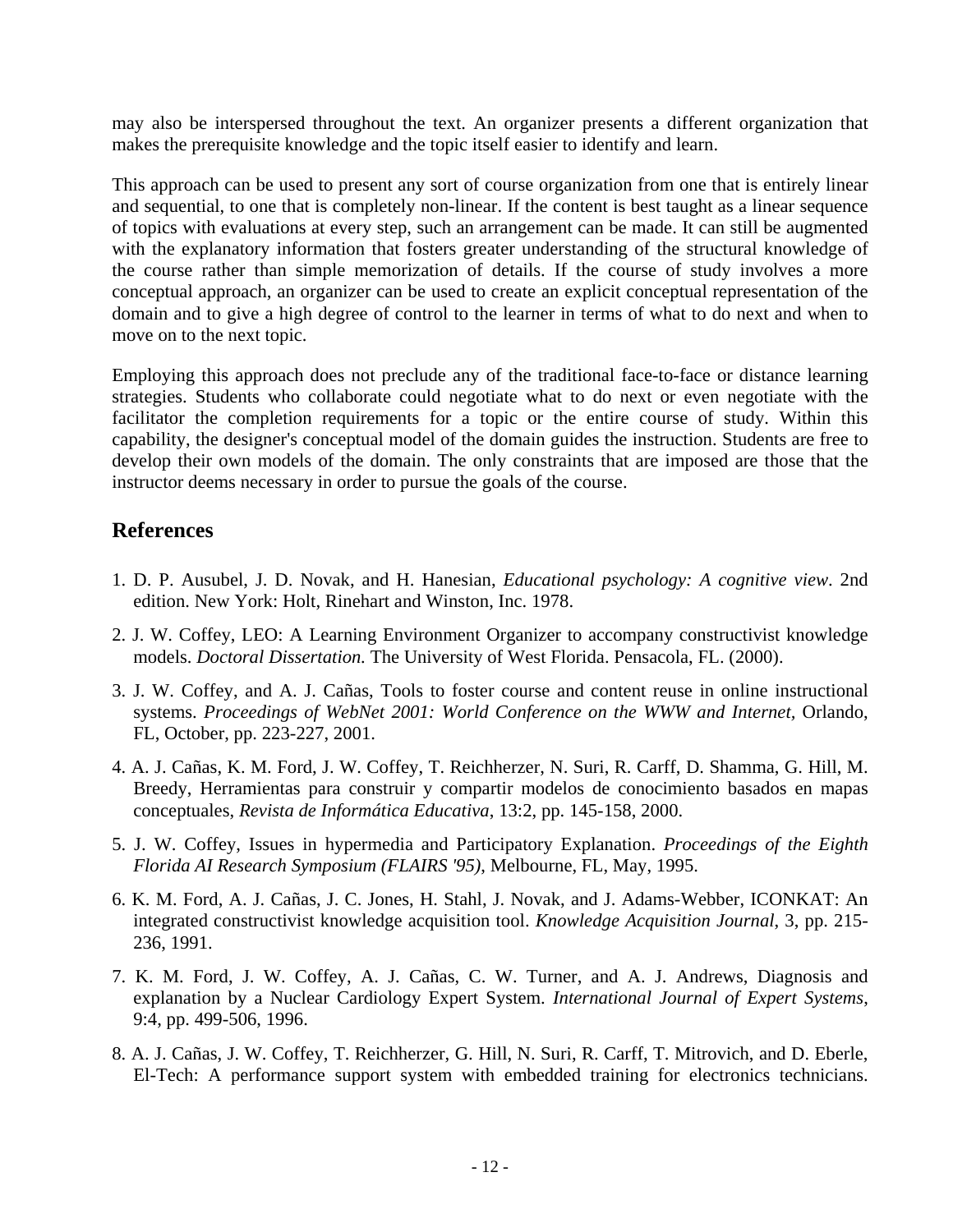*Proceedings of the Eleventh Florida AI Research Symposium (FLAIRS '98)*, Sanibel Island, FL. May, pp. 79-83, 1998.

- 9. C. A. Herron, An investigation of the effectiveness of using an advance organizer to introduce video in a foreign language classroom. *The Modern Language Journal*, 78:2, Summer, 1994.
- 10. S. Kang, The effects of using an advance organizer on students' learning in a computer simulation environment. *Journal of Educational Technology Systems*. 25:1, pp. 57-65. 1996.
- 11. M. G. Jones, J. D. Farquhar, and D. D. Surry, Using meta-cognitive t heories to design user interfaces for computer-based learning. *Educational Technology*. July-August. pp. 12-22, 1995.
- 12. C. A. Herron, J. Hanley, and S. Cole, A comparison study of two advance organizers for introducing beginning foreign language students to video. *The Modern Language Journal*, 79:3, 1995.
- 13. C. A. Krawchuk, Pictorial graphic organizers, navigation, and hypermedia: Converging constructivist and cognitive views. *Doctoral Dissertation*. West Virginia University, 1996.
- 14. D. DaRos, and A. J. Onwuegbuzie, The Effect of Advance Organizers on Achievement in Graduate-Level Research Methodology Courses. *National Forum of Applied Educational Research Journal-Electronic*, 12:3, pp. 83-91, 1999.
- 15. A. M. Shapiro, The Relationship between Prior Knowledge and Interactive Overviews During Hypermedia-Aided Learning. *Journal of Educational Computing Research*, 20:2, pp. 143-167, 1999 .
- 16. C. A. Herron, H. York, S. P. Cole, and P. Linden, A Comparison Study of Student Retention of Foreign Language Video. *Modern Language Journal*, 82:2, pp. 237-247, 1998.
- 17. D. Peterson, and J. C. Bean, Using a Conceptual Matrix to Organize a Course in the History of Economic Thought. *Journal of Economic Education*. 29:3, pp. 262-273, 1998.
- 18. J. G. Lambiotte, and D. Dansereau, Effects of knowledge maps and prior knowledge on recall of science lecture content. *Journal of Experimental Education*, 60:3, pp. 189-201, 1992.
- 19. R. H. Hall, and A. Donnell, Cognitive and affective outcomes of learning from knowledge maps. *Contemporary Educational Psychology*, 21, pp. 94-101, 1996.
- 20. K. L. Rewey, D. F. Dansereau, S. M. Dees, L. P. Scaggs, and U. Pitre, Scripted cooperation and knowledge map supplements: Effects on the recall of biological and statistical Information. *Journal of Experimental Education*. 60:2, pp. 93-107, 1992.
- 21. J. D. Novak, and D. B. Gowin, *Learning How To Learn*. Ithaca, New York: Cornell Press, 1984.
- 22. J. D. Novak, *Learning, creating and using knowledge: Concept maps as facilitative tools in schools and corporations*. Mahwah, NJ: Lawrence Earlbaum and Associates, 1998.
- 23. M. Willerman, and R. A. Mac Harg, The concept map as an advance organizer. *Journal of Research in Science Teaching*. 28:8, pp. 705-711, 1991.
- 24. J. W. Coffey, Institutional Memory Preservation at NASA Glenn Research Center. *Technical Report*, NASA Glenn Research Center, Cleveland, OH, April, 1999.